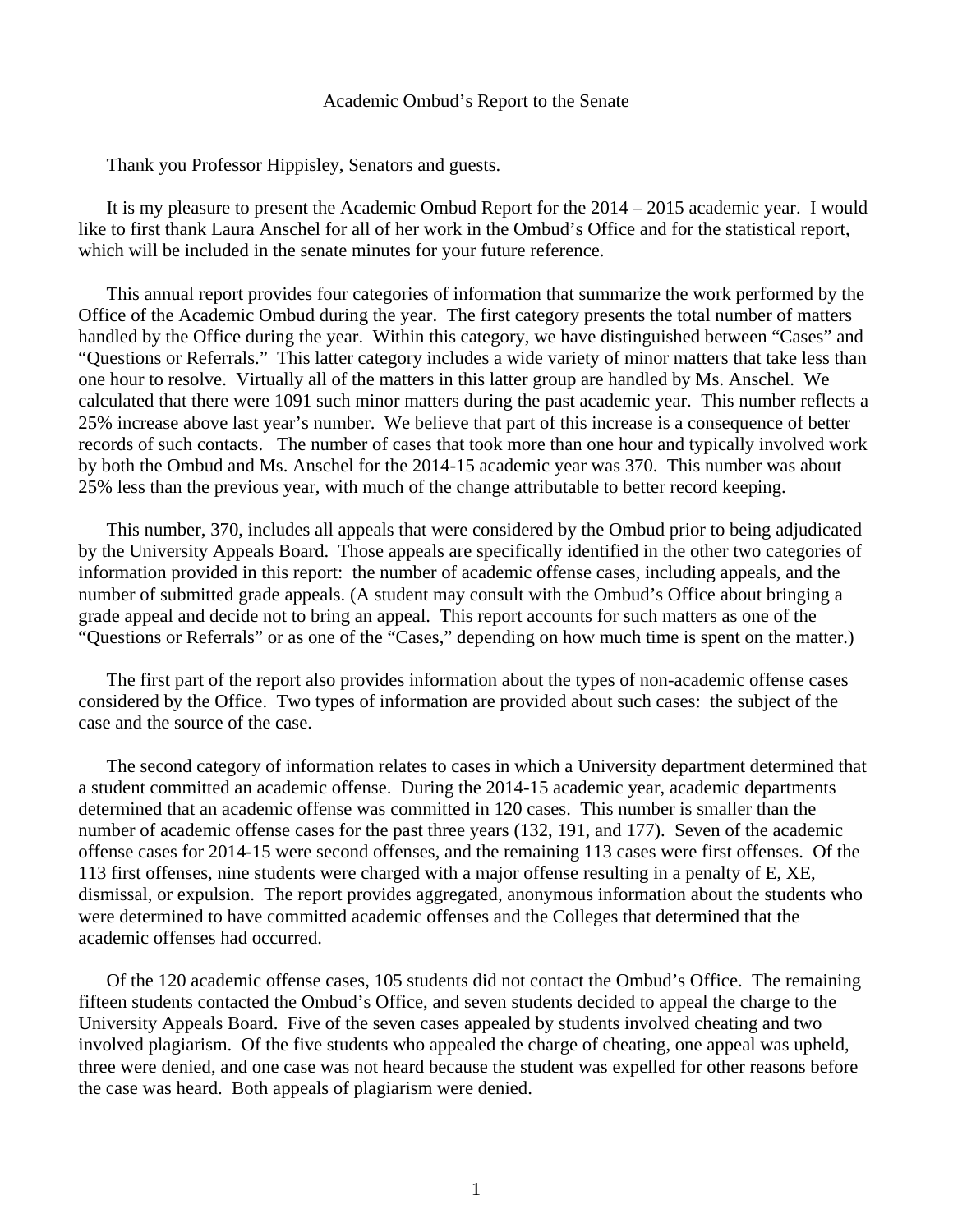The third category is comprised information about grade appeals submitted by students. Before being considered by the University Appeals Board, a grade appeal is first reviewed by the Ombud who decides whether the appeal has merit or lacks merit. If the Ombud decides that a grade appeal lacks merit, the student may appeal that decision to the University Appeals Board. There were a total of fourteen grade appeals during the 2014-15 year. The Ombud determined that four had merit and ten lacked merit. Of the four determined by the Ombud to have merit, two appeals were upheld and two were denied. Of the ten appeals determined by the Ombud to lack merit, six students did not appeal the no-merit decision. Students appealed four no-merit decisions. Three of these decisions were upheld and one was overturned by the University Appeals Board.

 The final category of information is a summary of the total number of cases (academic offense appeals and grade appeals) that the Ombud transmitted to the University Appeals Board. This summary table repeats information presented earlier in the report.

Thank you for the opportunity to present this annual report and to serve as the Academic Ombud.

Mahmed P. Heal

Michael P. Healy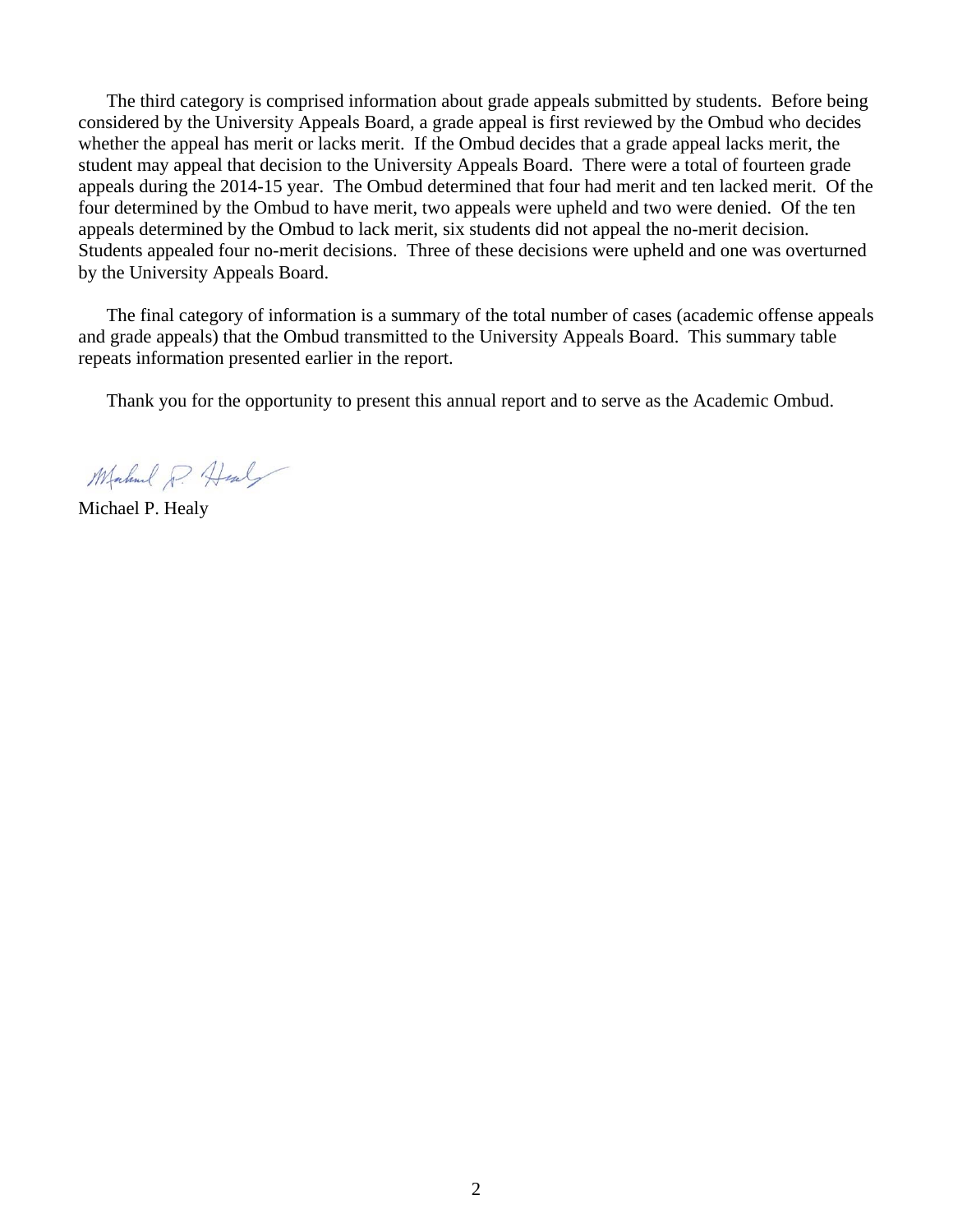#### **ACADEMIC OMBUD SERVICES STATISTICAL REPORT Michael Healy 2014/15**

### **I. All Matters**

| <b>Total Numbers</b>                                                   |         |         | 2014/15      | 2013/14 |                   |
|------------------------------------------------------------------------|---------|---------|--------------|---------|-------------------|
| Number of cases                                                        |         |         | $370*$       | 497     |                   |
| Questions or Referrals, typically single contacts of less than an hour |         |         | $\sim 1091*$ | ~2875   |                   |
|                                                                        |         |         | 1461         |         | <b>1372</b> Total |
| Types of Cases with Yearly Comparisons                                 | 2014/15 | 2013/14 | 2012/13      | 2011/12 | 2010/11           |
| Non-Academic Offense Issues                                            | 250     | 365     | 346          | 352     | 367               |
| Academic Offense Determinations                                        | 120     | 132     | 191          | 177     | 139               |
|                                                                        | 370     | 497     | 537          | 529     | Total             |

Information About Cases that Do Not Involve Academic Offenses

| Description of Cases                |                |           |
|-------------------------------------|----------------|-----------|
| Attendance                          | 17             |           |
| <b>Classroom Policy Violations</b>  | 0              |           |
| Exam/Class Requirements             | 17             |           |
| Grades                              | 111            |           |
| Instruction                         | 19             |           |
| <b>Personal Problems</b>            | 17             |           |
| Policies: Academic Offense Issues   | 11             |           |
| Policies: General                   | 15             |           |
| Progress/Promotion                  | 43             |           |
| Retroactive Withdrawal              | $\theta$       |           |
|                                     |                | 250 Total |
| <b>Classification of Source</b>     |                |           |
| Non-Degree                          | 2              |           |
| Freshman                            | 31             |           |
| Sophomore                           | 35             |           |
| Junior                              | 43             |           |
| Senior                              | 60             |           |
| <b>Graduate Student</b>             | 42             |           |
| <b>Professional Program Student</b> | 9              |           |
| <b>Faculty Member</b>               | 18             |           |
| <b>Staff Member</b>                 | $\overline{2}$ |           |
| Parent                              | 4              |           |
| Other                               | 4              |           |
|                                     |                | 250 Total |

*\*Reduction in numbers for the 2014/15 academic year results from improved records about whether or not a case requires more than an hour. These records also explain the increase in minor matters that are typically single contacts of less than an hour.*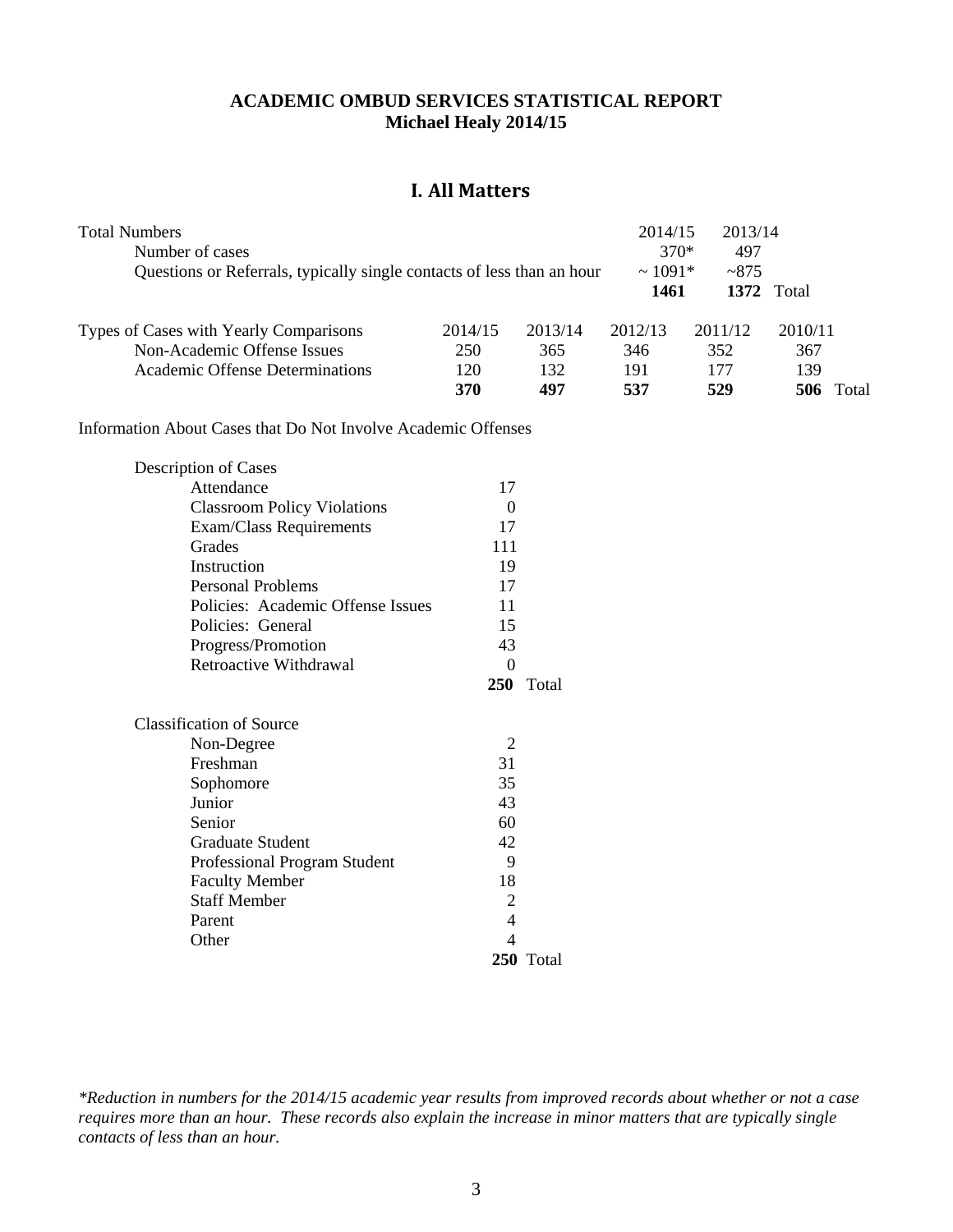|                           | Type of Academic Offense Determinations |                                              |                        |                |           |
|---------------------------|-----------------------------------------|----------------------------------------------|------------------------|----------------|-----------|
| Cheating                  |                                         |                                              | 26                     |                |           |
| Plagiarism                |                                         |                                              | 94                     |                |           |
|                           |                                         |                                              | 120 Total              |                |           |
| <b>Contact with Ombud</b> |                                         |                                              |                        |                |           |
|                           | No Contact with Ombud                   |                                              | 105                    |                |           |
|                           | Contacted Ombud; No appeal              |                                              | 8                      |                |           |
|                           | Contacted Ombud; Referred to UAB        |                                              | 7                      |                |           |
|                           |                                         |                                              | 120 Total              |                |           |
|                           | Classification of the Student           | First w/ Minor Penalty                       | First w/ Major Penalty | Second Offense | Total     |
| Freshman                  |                                         | 47                                           | 1                      | 1              | 49        |
| Sophomore                 |                                         | 13                                           | $\boldsymbol{0}$       | $\overline{2}$ | 15        |
| Junior                    |                                         | 21                                           | $\overline{2}$         | $\mathbf{1}$   | 24        |
| Senior                    |                                         | 16                                           | $\overline{4}$         | $\overline{2}$ | 22        |
|                           | Graduate student                        | 7                                            | $\overline{2}$         | $\mathbf{1}$   | 10        |
|                           |                                         |                                              |                        |                | 120 Total |
|                           | Origin of Determination of Offense      |                                              |                        |                |           |
|                           |                                         | College of Agriculture, Food and Environment | 4                      |                |           |
|                           | College of Arts & Sciences              |                                              | 73                     |                |           |
|                           |                                         | Gatton College of Business & Economics       | 8                      |                |           |
|                           |                                         | College of Communication & Information       | 17                     |                |           |
|                           | College of Dentistry                    |                                              | 0                      |                |           |
|                           | College of Design                       |                                              | 4                      |                |           |
|                           | College of Education                    |                                              | 1                      |                |           |
|                           | College of Engineering                  |                                              | 5                      |                |           |
|                           | College of Fine Arts                    |                                              | 1                      |                |           |
|                           | College of Health Sciences              |                                              | 4                      |                |           |
|                           | College of Law                          |                                              | $\boldsymbol{0}$       |                |           |
|                           | College of Nursing                      |                                              | 1                      |                |           |
|                           | College of Pharmacy                     |                                              | 1                      |                |           |
|                           | College of Public Health                |                                              | 0                      |                |           |
|                           | College of Social Work                  |                                              | 1                      |                |           |
|                           | Honors Program                          |                                              | 0                      |                |           |
|                           | Martin School of Public Policy          |                                              | $\theta$               |                |           |
|                           | Patterson School of Diplomacy           |                                              | 0<br>120 Total         |                |           |
|                           |                                         |                                              |                        |                |           |
|                           |                                         |                                              |                        |                |           |

# **II. Determinations and Appeals of Academic Offenses**

### Academic Offense Appeals Referred to the University Appeals Board

|                                                             | Upheld | Denied | Total |      |
|-------------------------------------------------------------|--------|--------|-------|------|
| Plagiarism: Appealed severity of sanction                   |        |        |       |      |
| Plagiarism: Appealed determination                          |        |        |       |      |
| Plagiarism: Appealed severity of sanction and determination |        |        |       |      |
| Cheating: Appealed severity of sanction                     |        |        |       |      |
| Cheating: Appealed determination                            |        |        | $3*$  |      |
| Cheating: Appealed severity of sanction and determination   |        |        |       |      |
|                                                             |        |        |       | `ota |

\*One student was expelled before case went before UAB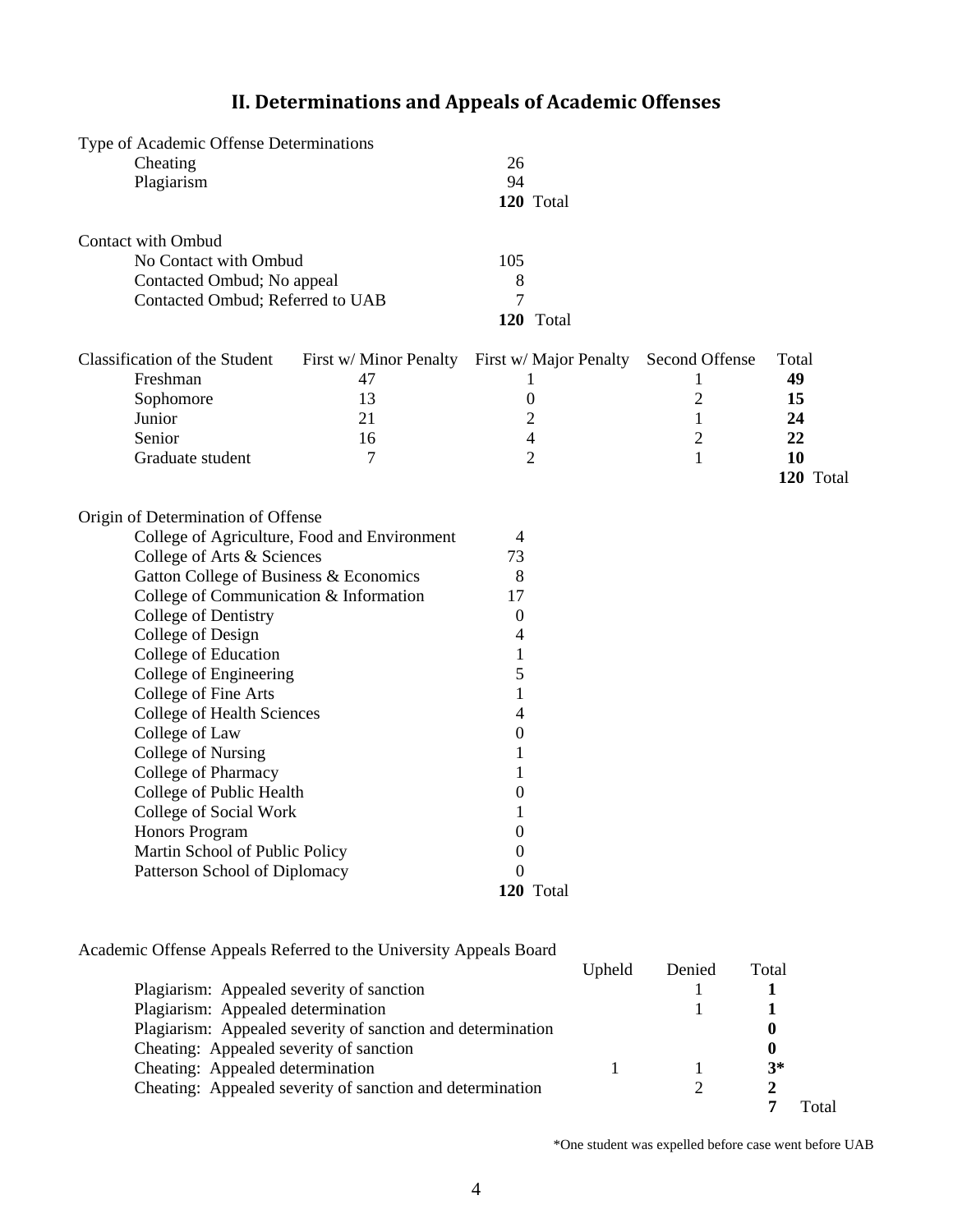# **III. Grade Appeals**

| Grade Appeals Referred to the University Appeals Board |                |        |             |          |
|--------------------------------------------------------|----------------|--------|-------------|----------|
|                                                        | <b>U</b> pheld | Denied | Uncontested | Total    |
| Appeals referred and determined to have merit          |                |        | n/a         |          |
| Appeals referred and determined to lack merit          |                |        |             |          |
|                                                        |                |        |             | 14 Total |